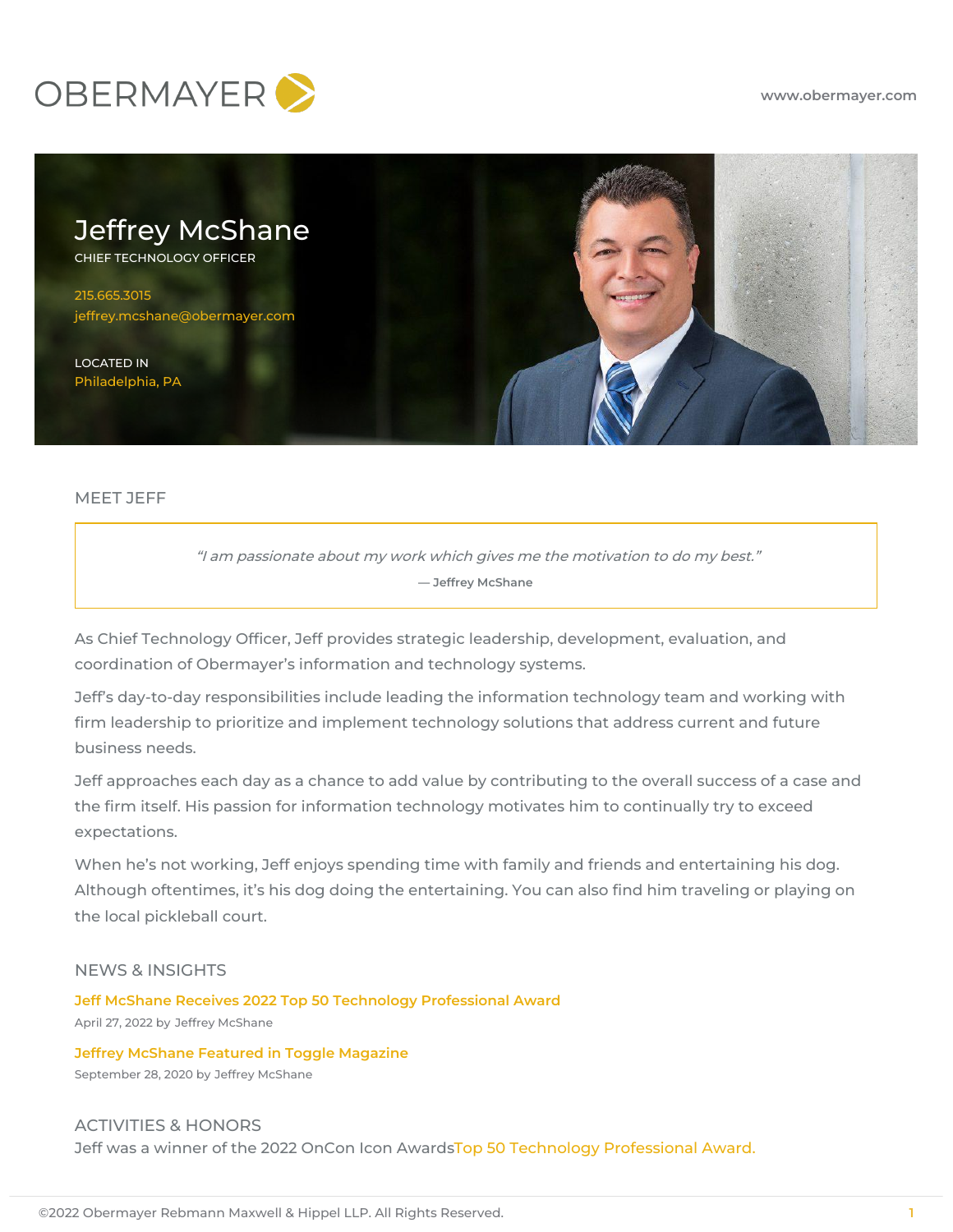

#### **Awards Won\***



\*[Click](http://www.obermayer.com/disclaimer/#rankings) here for a description of the standard or methodology on which the awards and honors are based. No aspect of this advertisement is approved by the Supreme Court of New Jersey.

# EDUCATION

Peirce College, BS in Information Technology

# CAPABILITIES

#### **Family Law**

[Adoption](https://www.obermayer.com/capabilities/practices/family-law/adoption/) Child & Spousal [Support](https://www.obermayer.com/capabilities/practices/family-law/child-spousal-support/) [Custody](https://www.obermayer.com/capabilities/practices/family-law/custody/) [Divorce](https://www.obermayer.com/capabilities/practices/family-law/divorce/) [Domestic](https://www.obermayer.com/capabilities/practices/family-law/domestic-abuse/) Abuse [Mediation](https://www.obermayer.com/capabilities/practices/family-law/mediation/) Name [Change](https://www.obermayer.com/capabilities/practices/family-law/name-change/) [Paternity](https://www.obermayer.com/capabilities/practices/family-law/paternity/) [Reproductive](https://www.obermayer.com/capabilities/practices/family-law/reproductive-law/) Law

## **Litigation**

[Appellate](https://www.obermayer.com/capabilities/practices/litigation/appellate/) [Commercial](https://www.obermayer.com/capabilities/practices/litigation/commercial-litigation/) Litigation [Construction](https://www.obermayer.com/capabilities/practices/litigation/construction-litigation/) Litigation [Environmental](https://www.obermayer.com/capabilities/practices/litigation/environmental/) [Insurance](https://www.obermayer.com/capabilities/practices/litigation/insurance/) Trade [Secrets](https://www.obermayer.com/capabilities/practices/litigation/trade-secrets/) [Transparency](https://www.obermayer.com/capabilities/practices/litigation/transparency-and-public-data/) and Public Data

#### **Bankruptcy & Business**

Compliance & [Performance](https://www.obermayer.com/capabilities/practices/government-contracting/compliance-and-performance-counseling/) Counseling Federal [Subcontracting](https://www.obermayer.com/capabilities/practices/government-contracting/federal-subcontracting/) REAs, Claims & Contract Dispute [Resolution](https://www.obermayer.com/capabilities/practices/government-contracting/reas-claims-and-contract-dispute-resolution/) Small Business [Procurement](https://www.obermayer.com/capabilities/practices/government-contracting/small-business-procurement/)

### **Trusts & Estates**

Business [Succession](https://www.obermayer.com/capabilities/practices/trusts-estates/business-succession-planning/) Planning [Charitable](https://www.obermayer.com/capabilities/practices/trusts-estates/charitable-giving/) Giving Estate Planning & Asset [Protection](https://www.obermayer.com/capabilities/practices/trusts-estates/estate-planning-asset-protection/) Fiduciary [Litigation](https://www.obermayer.com/capabilities/practices/trusts-estates/fiduciary-litigation/) Trust & Estate [Administration](https://www.obermayer.com/capabilities/practices/trusts-estates/trust-estate-administration/)

#### **Labor & Employment**

Counseling, [Compliance](https://www.obermayer.com/capabilities/practices/labor-employment/counseling-compliance-training/) & Training [Employment](https://www.obermayer.com/capabilities/practices/labor-employment/employment-litigation/) Litigation [Employment-Related](https://www.obermayer.com/capabilities/practices/labor-employment/employment-related-agreements/) Agreements Executive [Compensation](https://www.obermayer.com/capabilities/practices/labor-employment/executive-compensation-employee-benefits/) & Employee Benefits [Immigration](https://www.obermayer.com/capabilities/practices/labor-employment/immigration/) Internal [Investigations](https://www.obermayer.com/capabilities/practices/labor-employment/internal-investigations/) Labor [Arbitration](https://www.obermayer.com/capabilities/practices/labor-employment/labor-arbitration/)